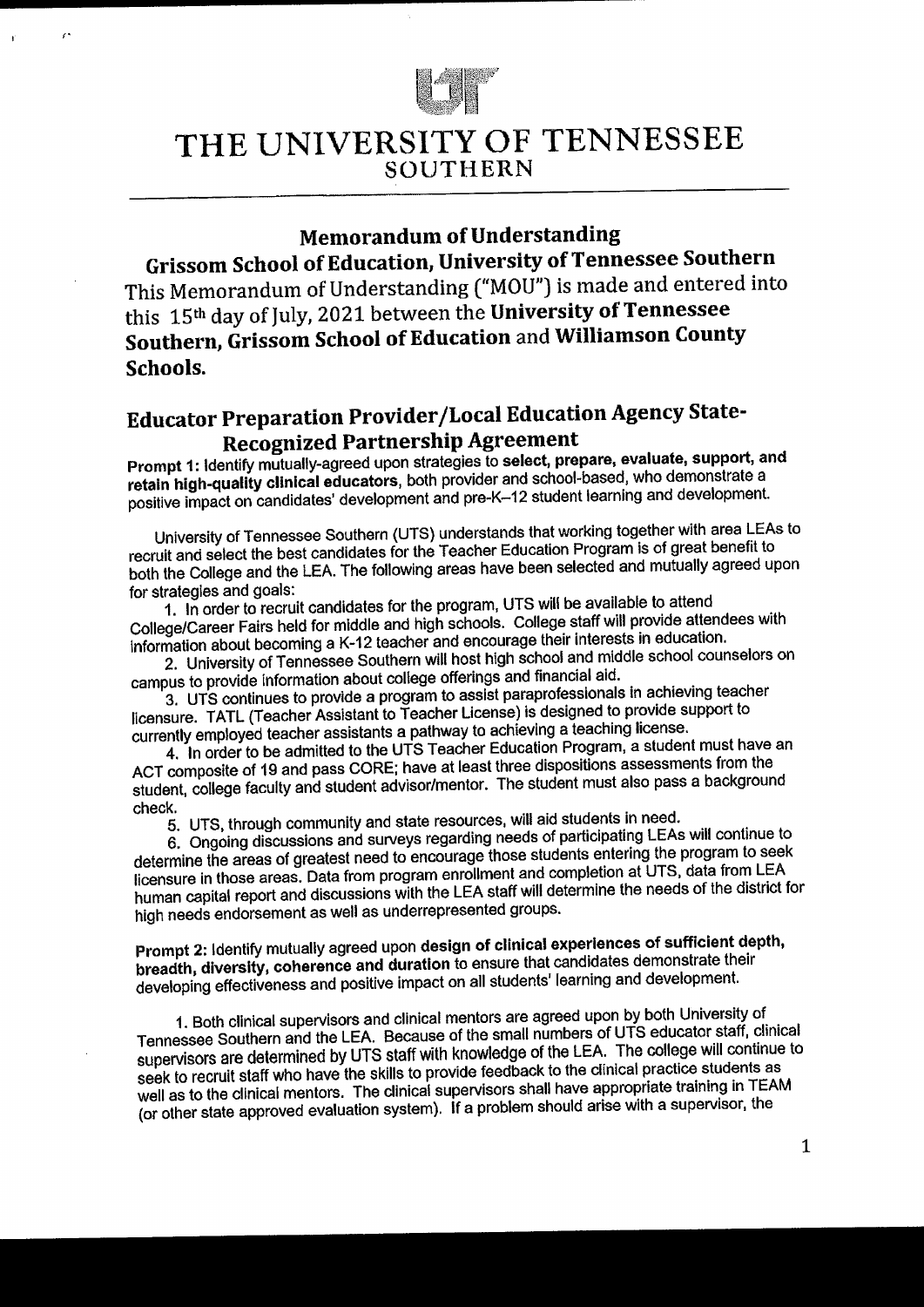

appropriate district staff will bring concerns to the UTS department chair to rectify. Because the LEA is more familiar with the teachers and schools, the district recommends placements for the Teacher Candidates. The LEA chooses the clinical mentors with an effectiveness score of 4 or 5 in the previous year, they are licensed to teach in the area they are supervising and have at least 3 years of experience as a teacher. As with the clinical supervisors, should an issue develop, the LEA and the college have an open dialogue that allows for discussions to seek resolution.

2. Orientation for new and experienced mentors for both Field Experience and Clinical Practice will be conducted by the College. Differentiation of meeting content for those groups will be determined at the beginning of each semester. Professional Development Points (PDP) will be offered to those in attendance. An online orientation is being developed in order to meet the needs of mentor teachers.

3. University of Tennessee Southern will work with mentors to determine individual needs throughout the semester and provide coaching. LEA will inform the College when change is made in the evaluation instrument used by the district. This will allow the College Education faculty an opportunity to learn and incorporate these into classes as appropriate.

4. Discussions will be held with mentors throughout the clinical experience to discuss further needs and concerns. The supervisor and the mentor will discuss the needs and successes of the student and how the supervisor can provide additional support. The mentor and supervisor will have conversations about the effectiveness of the coaching provided to the Teacher Candidate. There will be a minimum of five visits (in-person and/or virtual) during the clinical placements. Others may be scheduled upon request by the administrator, teacher and/or student. UTS will work with the LEA to develop a plan for providing clinical mentors Professional Development in the areas of coaching and evaluation in order to observe, evaluate and give feedback. Data from surveys will be used to determine other PD topics needed to support mentors. An important component of the plan will be to increase the number of clinical mentors in the district as well as retaining current mentors.

5. Exit interviews/surveys with student, clinical mentor, and College clinical supervisor. Building administrators may also provide feedback as well. Data from the interviews/surveys will be shared with College Education faculty and LEAs. Data will be used to inform improvements in the program.

6. Clinical Mentors will be evaluated through the surveys completed by Teacher Candidates, discussions with Teacher Candidates and Mentors by Clinical Supervisors, TEAM observation data, and other anecdotal data that may present itself. Should a Clinical Mentor not meet the expectations of the EPP, a discussion will be held with the LEA to decide about future placements and/or additional coaching.

#### **Purpose** A.

 $\ddot{\phantom{a}}$ 

This MOU is to establish a clinical placement agreement between the University of Tennessee Southern, Grissom School of Education and Williamson County Schools. The purpose of this MOU is to establish the roles, services, and structure of this clinical placement agreement.

#### **Roles B.**

# University of Tennessee Southern, Grissom School of Education

The Grissom School of Education provides coursework, field and clinical experiences for candidates seeking Tennessee Department of Education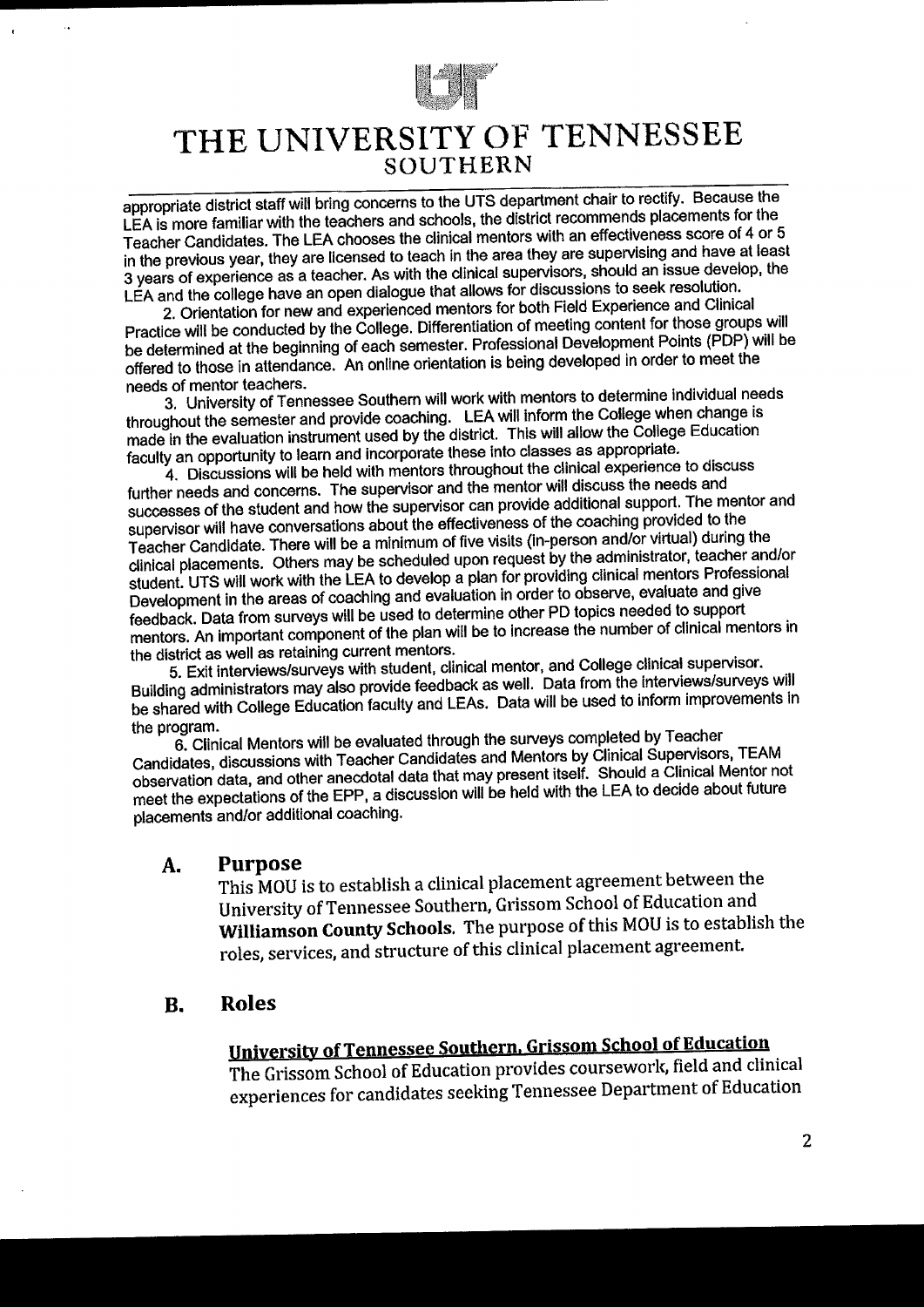

teacher certification and licensure in Elementary Education (K-5), Secondary Education (6-12), and All-Grade Education (K-12). The Education Division's teacher programs are fully accredited at the state-level by the Tennessee Department of Education (TN DOE).

#### **Williamson County Schools**

 $\mathbf{A}$ 

Williamson County Schools are pre-kindergarten through 12th grade, coeducational public day school in Williamson County, TN. The schools promote academic excellence and inspire students to be intellectually curious, to use their talents to the fullest, to be people of integrity and to be contributors to society. In addition, Williamson County Schools are recognized by the TN DOE as an approved clinical site for candidates seeking TN DOE certification and licensure.

#### Services provided by the MOU  $C_{\bullet}$

### University of Tennessee Southern, Grissom School of Education **Clinical Practice and Field Experience**

The clinical practice or field experience student has been admitted to UTS Grissom School of Education. Per the requirements of UTS, clinical practice dual placements will be required. The second placement will be at a different grade level and different school. UTS shall provide a college supervisor to assist the candidate's professional growth. The college supervisor will work in collaboration with the

Schools' mentors, and shall provide five observations each semester (Fall, Spring) for clinical practice. The University of Tennessee Southern's clinical practice candidate placements shall run for 15 weeks (8 one placement and 7 the second). Field experiences may run five hours to 30 hours each placement depending on course requirements. Candidates in each experience will have passed an FBI background check and belong to STEA. In addition, Clinical practice candidates will have passed all Praxis II exams required by the state of Tennessee. In accordance with Tennessee State Board Policy, Teacher Candidates will complete edTPA. UT Southern will require edTPA in the first placement of the clinical experience.

#### **Funding involved** D.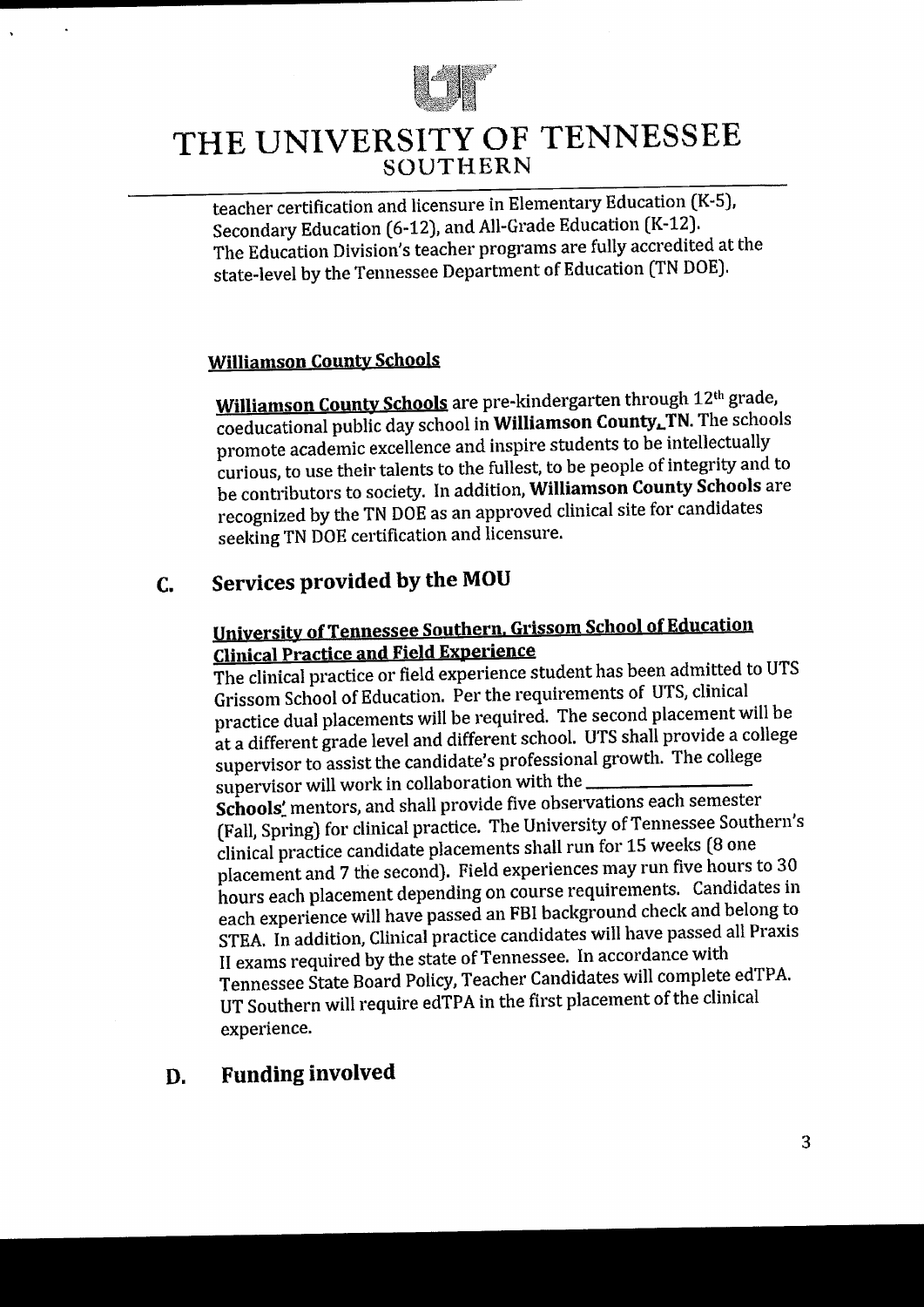

#### University of Tennessee Southern, Grissom School of Education Field Experience

This is a placement for 5 to 30 hours with a mentor classroom teacher. A stipend of \$5.00 an hour will be paid to the cooperating teacher.

#### University of Tennessee Southern. Gris\$om School of Education Clinical Practice Program

Each clinical practice cooperating teacher (mentor) shall be paid \$300 for their services as a clinical practice mentor.

Payment will be made to Williamson County Schools for disbursement to the teacher.

### E, ImPlementation and Structure

 $\sim$ 

#### University of Tennessee Southern, Grissom School of Education Field Experience

#### Responsibilities of the candidate

- o I(eep appointments or give advance notice to both the principal and cooperating teacher.
- o Introduce themselves to the principal and cooperating teacher in advauce of the first FE,
- o Communicate to Dr.. Grace Meier for a different cooperating teacher than assigned, so the details can be confirmed with the LEA.
- Be flexible to assigned different situations.
- Prepare and submit Field Experience Reflection Journal, follow the class instructor's guidelines.
- Submit an evaluation at the conclusion of each FE block of 5-10 hours to the University of Tennessee Southern supervisor'

### Responsibilities of the classroom mentor teacher

- Minimize candidates' sit and listen time by allowing them to serve the classroom in the role of **teaching assistants** working closely with you (mentor) to enhance content presentation or drill and practice scaffolding with individuals, small groups, or whole classes as needed.
- Discuss and establish classroom participation and activities with the candidate.
- **•** Do not leave candidate alone to supervise students.
- $\bullet$  Mail (in the envelope supplied) all required forms at the conclusion of the FE hours (W9, Data Form, Evaluation)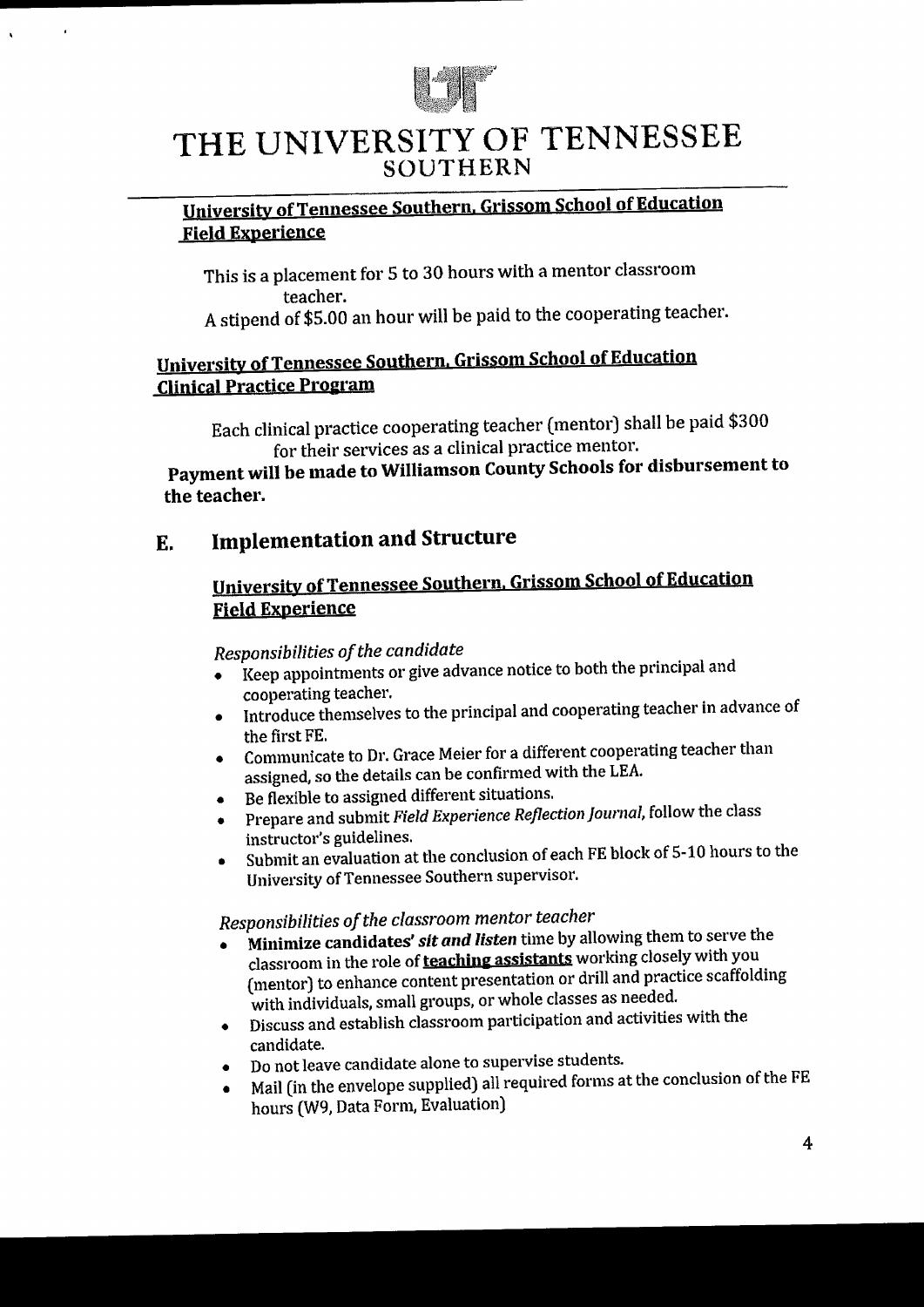

- o Allow the candidate to produce a video of a teaching presentation for edTPA, In the case of field experience, allow the candidate to video a mini lesson for evaluation by education faculty and for reflection by candidate.
- o Develop a scledule of class tinres convenient to both candidate and the cooperating teacher.
- Allow UTS candidates contact information (phone and/or email).

## Responsibilities of the University of Tennessee Southern supervisor

Have at least one visit (virtual or in-person) each placement to observe the candidate serving in the role of teaching assistant. Candidate may video a mini lesson to submit to instructor with reflection. A written evaluation of that visit will be completed to gather data for future program assessments

#### **Williamson County Schools Clinical Practice Placement**

 $\ddot{\phantom{a}}$ 

#### Responsibilities of the candidate

- Work each day determined by LEA teacher work-day.
- e Note the school day exteuds beyond the distnissal of students and is <sup>a</sup> mutually agreed upon time between the college supervisor and the Williamson County Schools' mentor(s).
- $\bullet$  Use the requirements of the Clinical Practice Handbook as the frame of expectations for successful completion of the clinical practice.
- . Atiend all professional developnent days as required by wlliamson County Schools.
- o Assume responsibility for managing classroom set'up and supplies at the mentor teacher's request.
- Plan and carry out lessons under the mentor teacher's supervision.
- Take part in parent conferences under guidance of mentor.
- **e** Assist with completing quarterly Progress Reports.
- $\bullet$  Meet professional evaluation requirements.
- Abide by all policies and procedures of Williamson County Schools.

### Responsibilities of the classroom mentor teacher

- . ponsibilities by the classroom menter concrete.
- $\bullet$  Mentor the candidate in the areas of pedagogy, communication, assessment, and professional development.
- o Provide feedback to the University of Tennessee Southern Supervisor for the purpose of assessment of performance for licensure requirements.

# Responsibilities of the University of Tennessee Southern supervisor

Provide feedback regarding the candidate's pedagogical and professional development using TEAM.